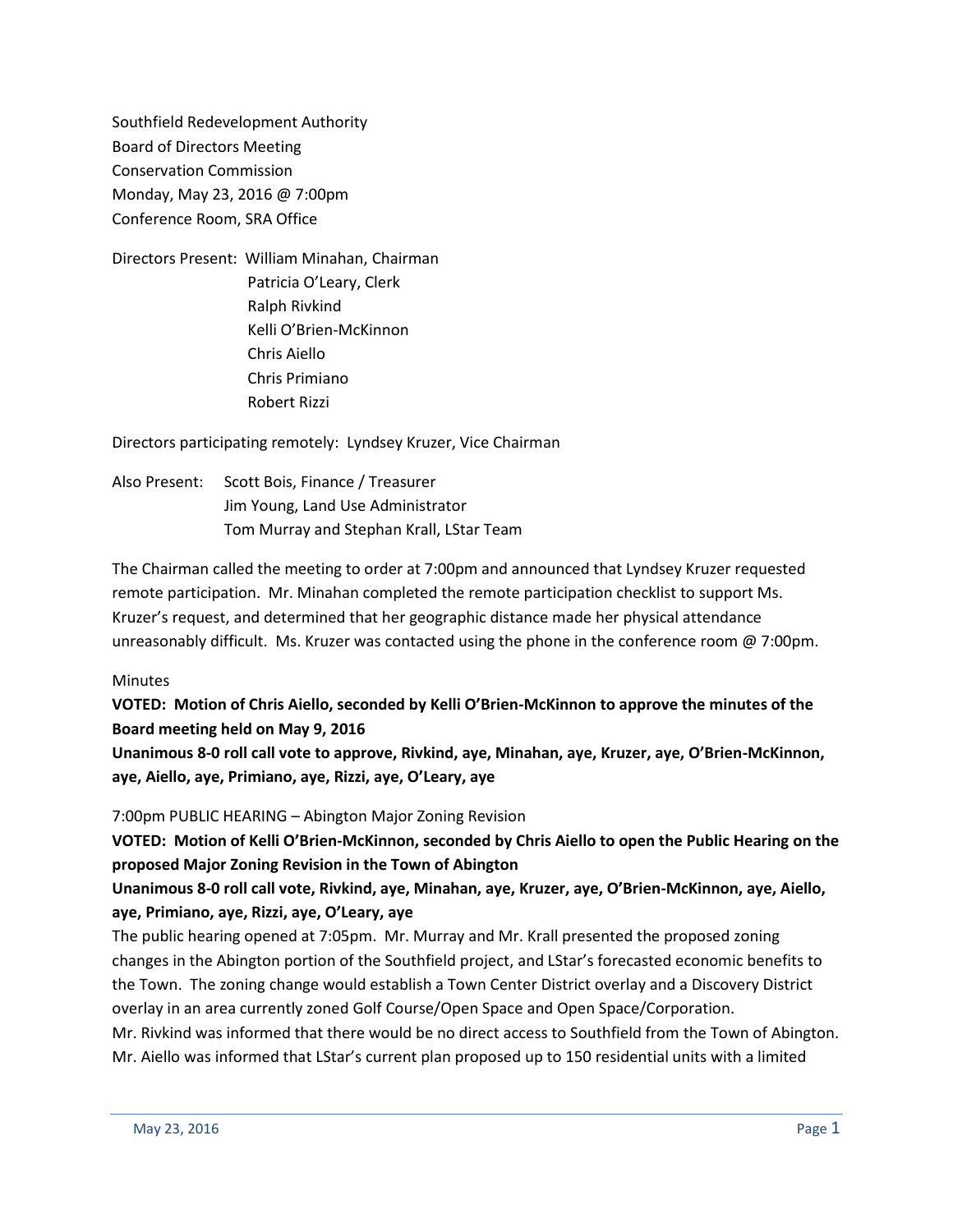number of school children. Discussion ensued on Abington Emergency access, shared mutual aid with Rockland Fire, Union Street access, and a pending MEPA traffic study. There were no public comments on the proposed major zoning revision in Abington.

**VOTED: Motion of Kelli O'Brien-McKinnon, to close the Public Hearing on the proposed major zoning revisions in the Town of Abington**

**Unanimous 8-0 roll call vote, Rivkind, aye, Minahan, aye, Kruzer, aye, O'Brien-McKinnon, aye, Aiello, aye, Primiano, aye, Rizzi, aye, O'Leary, aye**

The Public Hearing closed 7:20pm (and did not require a Board vote)

# FY17 Budget – General Fund

The Chairman noted that Carol Karlberg, Chairman of the Advisory Board, was unable to attend the meeting; Mr. Bois provided a brief summary of the Advisory Board's recommendations (presented April 11, 2016), and noted that the Budget would be revisited in the fall in order to set the District tax rate with DOR. Discussion ensued on DDA entitlement fees, Free Cash pledges and Development fees; and also on SRA operation requirements, the Plymouth County Retirement System and insurance costs. A 15% increase in health insurance premiums was noted.

## Board Measure 16-021

**VOTED: Motion of Chris Aiello, seconded by Kelli O'Brien-McKinnon, that the Southfield Redevelopment Authority raise and appropriate the sum of \$2,158,025 to provide for the operation expenses for fiscal year 2017: BOD \$80,187.50, Administration \$131,100, Finance \$166,000, Legal \$200,000, IT \$50,000, Planning \$232,600, Pensions \$178,825, Maintenance \$32,100, Public Works \$20,400 and Debt \$1,066,812.50**

**Unanimous 8-0 roll call vote, Rivkind, aye, Minahan, aye, Kruzer, aye, O'Brien-McKinnon, aye, Aiello, aye, Primiano, aye, Rizzi, aye, O'Leary, aye**

### FY17 Budget - Water/Sewer Enterprise Fund

Mr. Bois reviewed the Enterprise Budget, and the anticipated increase in water demand. Discussion ensued on the water rate structure and the water agreement with the Town of Weymouth due to expire on June 30, 2016. The Board agreed to table the Water/Sewer Budget to the second meeting in June to coincide with Weymouth's intentions regarding Southfield's water supply.

### Board Measure 16-022

**VOTED: Motion of Lyndsey Kruzer, seconded by Chris Aiello, to table the Water/Sewer Enterprise Budget to a June meeting**

**Unanimous 8-0 roll call vote, Rivkind, aye, Minahan, aye, Kruzer, aye, O'Brien-McKinnon, aye, Aiello, aye, Primiano, aye, Rizzi, aye, O'Leary, aye**

### Conservation Commission

Emergency Certificate – TACAN Outfall Drainage Improvement Project

Mr. Young reviewed the permitting process to remove the beaver dam located upstream from the work site. The weir construction is complete, and site restoration will commence as per the project scope.